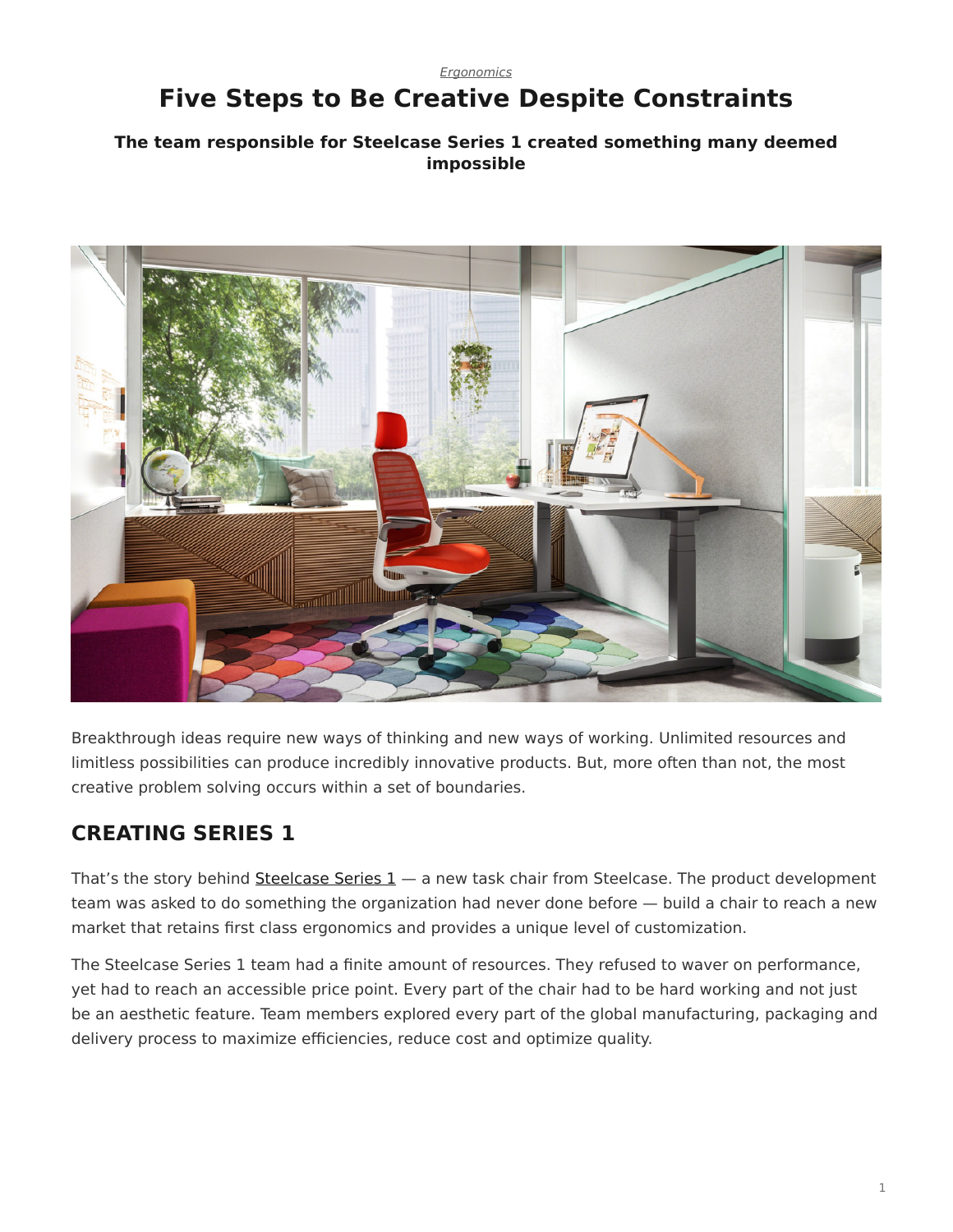Bruce Smith, Steelcase director of global design, explains why the story behind Steelcase Series 1 is as remarkable as the chair itself.

"Instead of putting design at the forefront of the problem, we put the other disciplines at the forefront of the problem. This illustrates the fact that creativity isn't exclusively a design problem," says Smith. "Creativity is a problem for all disciplines and all functions. So, anything we can do to elevate creativity for all disciplines is a powerful thing."

Engineers, Bob Battey and Gordy Peterson, helped shepherd the project from idea to actuality. They shared five crucial steps they used to accomplish what many deemed impossible.

#### **NOW AVAILABLE**

Learn more about how Steelcase Series 1 delivers on what's important — performance, style and choice.

# **1. MAKE AN EMOTIONAL COMMITMENT**

After leaving a deflating project meeting overseas, Battey and Peterson sat in the Frankfurt airport and contemplated giving up. Similar projects had failed to reach the market. Why stay the course?

"It takes passion to be willing to try things differently and to take ownership and say 'We are going to be successful.' We took it as a personal challenge," says Battey.

"People said, 'We can't do it.' We said, 'We can. We just have to be more creative,'" says Peterson. "You have to take ownership of a concept, nurture it and help it grow. We decided to defend it and own it, care for it and love it." With a combined 57 years of seating experience, the two men vowed to do things differently this time.

### **2. DEFINE + DISPLAY THE PROBLEM**

They started with a single piece of paper in the airport — clearly defining their problem and writing down how they would go about solving it. When they got back to their project room in Grand Rapids, that definition went on permanent display on the wall.

"Until you write it down, it's just words in the air. We needed something people could see and respond to," says Battey. "We started having a really open discussion about what we needed to do differently. Gordy and I have played this game a long time. We knew normal would fail."

# **3. PRIORITIZE + VISUALIZE CONSTRAINTS**

Battey and Peterson worked with their team to prioritize the boundaries for the project and quickly help others understand the problem they were trying to solve.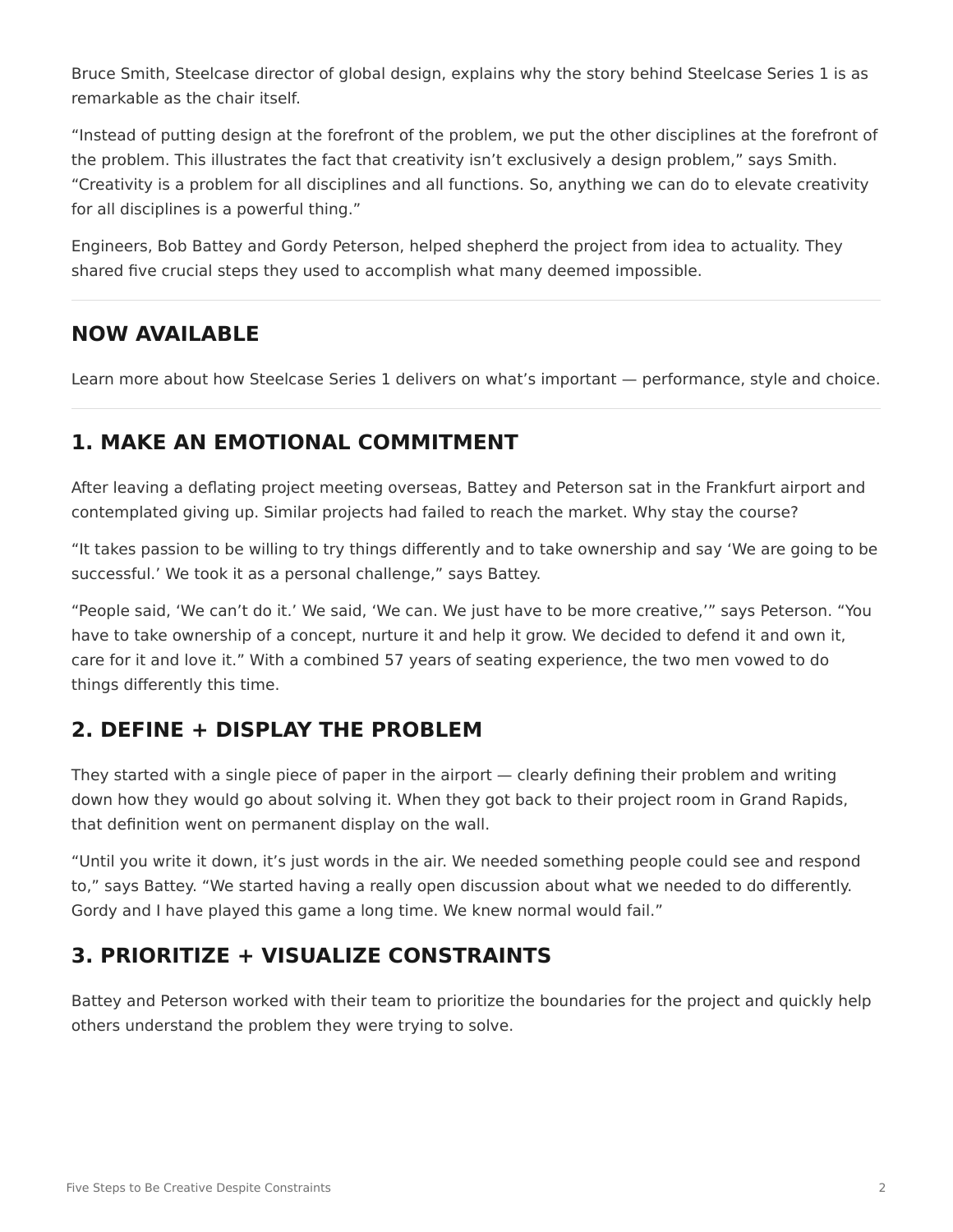"You need the right balance of constraints to keep you moving forward, but enough freedom to make something desirable," says Battey. "Too broad, you end up with something unattainable. Too narrow, you end up with something boring."

The men used their project room to display a visual representation of the constraints. If team members wanted to change one part of the project, they could quickly see the impact on the entire operation.

"There's something visceral about seeing the constraints and making them real. This is where we began to cause angst," says Battey. "Angst is good if you want to do things differently because it requires you to make difficult decisions."

Once the team's priorities were clear, the project moved quickly because people could make faster decisions. Nobody had to "check into something" or "circle back after investigating an issue," all-toocommon steps that can slow progress.

# **4. CROSS-FUNCTIONAL, SPONTANEOUS COLLABORATION**

Both engineers found it invaluable to involve other disciplines early. Instead of starting with design and engineering, they also brought in colleagues with expertise around materials, supply chain and global processes. Each team wrote down their point of view.

They inhabited a physical project room for their co-located team and created a virtual project space for global collaboration. Product development is a messy, creative process. The environment helped them showcase learnings, experiments and progress. Both areas quickly filled up with artifacts, models and materials or videos, digital notes and learnings.

Their project room included a video conferencing system to help those in North America collaborate with team members in Europe and Asia. Both in-person and virtual project spaces provided the opportunity for spontaneous interactions. Sometimes it would be an unexpected meeting in person, other times an engineer from the U.S. would meet up with a designer in Hong Kong in their virtual document and begin to chat.

"Spontaneous discussions are frequently the most useful ones," says Battey.

### **5. RAPID PROTOTYPING**

The project room is adjacent to the model shop where engineers and designers began to experiment, sometimes creating a prototype in just a couple of days.

"Having the place where we generated our ideas and concepts right next to our maker space was critical," says Battey. "We were able to rapidly go from the markerboard or computer screen to the artifact. We can try things and iterate on a small scale before creating a full-scale model."

They prototyped once a week and incorporated design into the learning cycles to help further define variables. The result: The fastest early concept generation either man had ever seen.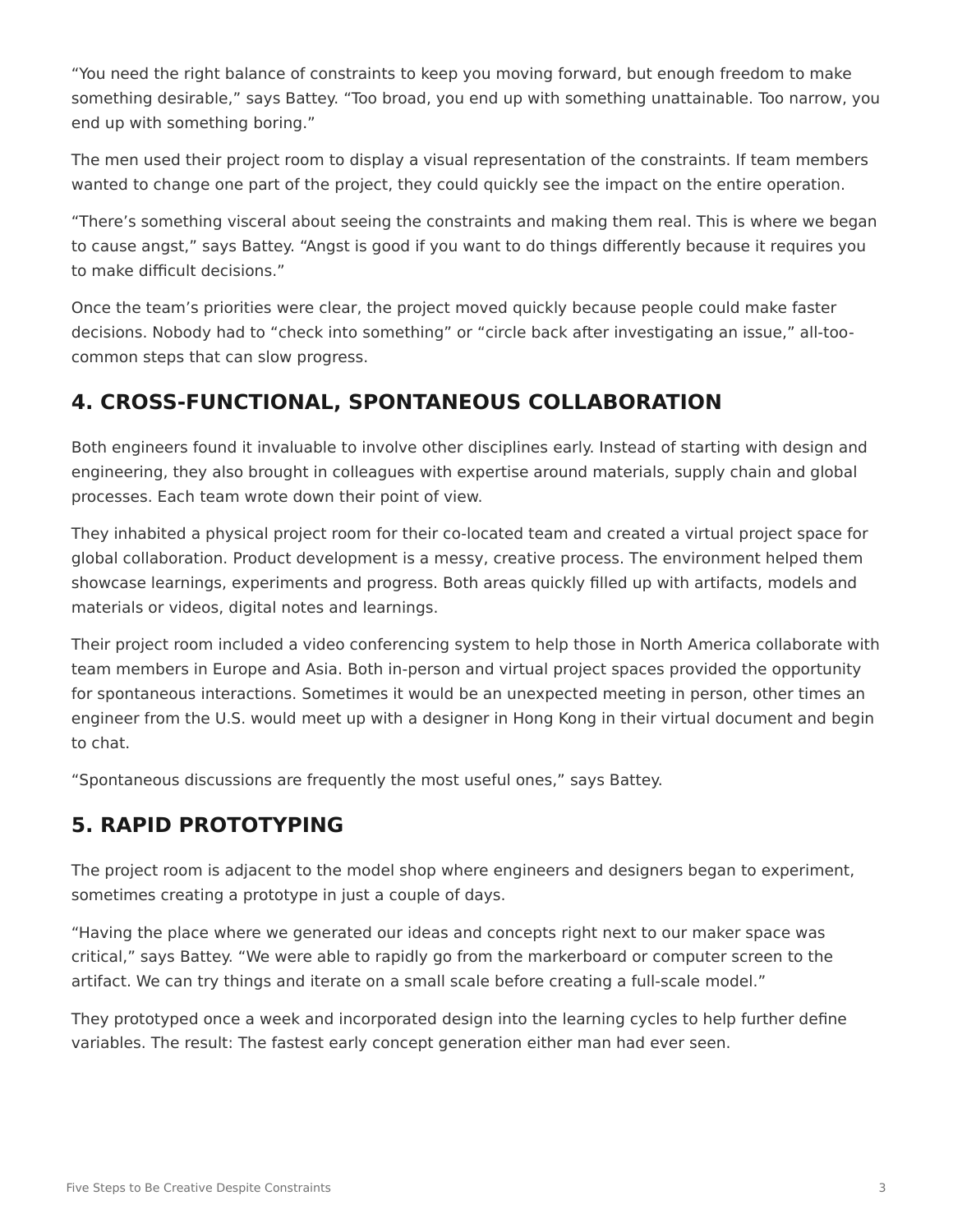[Steelcase](https://www.steelcase.com/products/office-chairs/steelcase-series-1/) kept Steelcase [Series 1](https://www.steelcase.com/products/office-chairs/steelcase-series-1/) under wraps until NeoCon 2017 when it was unveiled and instantly created industry buzz.



**[+About Steelcase](https://www.steelcase.com/discover/steelcase/our-company/)**

**[+Customer Care](#page-0-0)**

**[+Legal Notices](#page-0-0)**

**[Connect With Us](https://www.steelcase.com/find-us/social-media/) [+](https://www.steelcase.com/find-us/social-media/)**

**[Contact Us](https://www.steelcase.com/about/connect/contact-us/) [+](https://www.steelcase.com/about/connect/contact-us/)**

# **Steelcase**